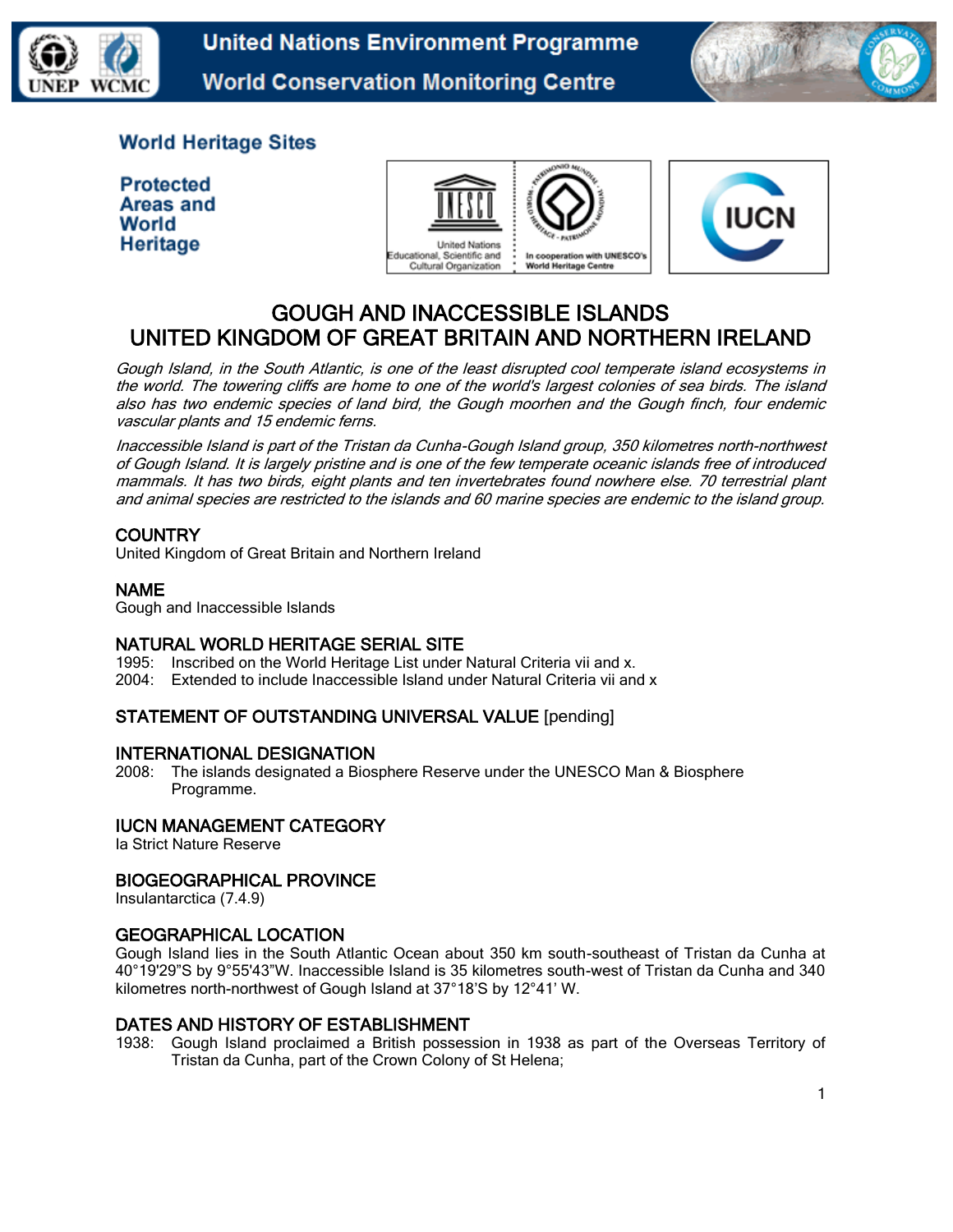- 1950: Land birds on Gough Island protected under the Tristan da Cunha Wildlife Protection Ordinance;
- 1976: Gough Island with its islets and territorial waters out to 3 nautical miles, designated a Wildlife Reserve under the Tristan da Cunha Conservation Ordinance;
- 1977: Designated marine zone extended to 12 nm (22 km);
- 1983: Waters within 200 nm (370 km) of the islands are protected by the Fishery Limits Ordinance;
- 1997: Inaccessible Island and its territorial waters out to 12 nm designated a Nature Reserve under the Fishery Limits Conservation Ordinance (amended);
- 2001: The 200 nm protected zone around the Tristan da Cunha and Gough Island group declared whale sanctuary.
- 2004: Gough Island's territorial waters out to 12 nautical miles plus Inaccessible Island and its territorial waters out to 12 nm designated extensions to the original World Heritage site.

# LAND TENURE

Crown estate. Both islands are administered by the Island Council of Tristan da Cunha. A meteorological station in the southeast of Gough Island is leased to the South African government.

# AREA

| Total site area: | 397.900 ha | Land: 7.900 ha                     | Marine: 390,000 ha |
|------------------|------------|------------------------------------|--------------------|
| Gough Island:    | 6.500 ha   | Marine 12 km extension: 230,000 ha |                    |
| Inaccessible I:  | 1.400 ha   | Marine 12 km extension: 160,000 ha |                    |

# **ALTITUDE**

Seabed to 910m (Gough Island.); to ± 600m (Inaccessible Island).

# PHYSICAL FEATURES

The Tristan da Cunha Islands and Gough Island are part of a chain of South Atlantic volcanic seamounts on the east slope of the mid-Atlantic ridge. Gough is the mountainous island summit of a Tertiary volcanic mass separated from the formations of the Tristan group. The island is mountainous, with dramatically steep cliffs forming much of the coastline, and an undulating plateau rising up 910m above sea level. The eastern side of the island is dissected by a series of deep, steep-sided valleys known as glens, which are separated by narrow, serrated ridges. The western side of the island consists of rounded slopes, extending from the central plateau to western sea cliffs. The southern area of the island is the only land below 200m in height. Boulder beaches are found beneath the cliffs, and there are numerous offshore islets, stacks and rocks - most within 100m of the main island, and none at a distance greater than one kilometre. The largest stacks support vascular plants and breeding birds

Inaccessible Island is a 2-3 million year old remnant of a far larger much eroded volcano, material from which has built up a wide submarine plateau. It was a shield volcano of thin basaltic flows interleaved with ash and scoria overlaid in places by later volcanic domes, plugs and dykes. The island is a 5.7 by 4.6 km undulating plateau rising from 100m in the east to over 500m in the west above a line of steep cliffs punctuated by waterfalls. The soil is undeveloped and coarse, mostly covered by thick peat and, in the wet climate, often slumps downslope (Ryan & Glass, 2001).

# CLIMATE

The islands have a cool-temperate oceanic climate, and lie on the edge of the roaring forties, a seasonally oscillating belt of strong westerly winds south of 40°S. Mean temperatures at sea level are 11.3°C (Gough) and 14.5°C (Tristan) with little seasonal variation. Extreme temperatures at sea level vary from -3°C to 25°C (Gough) and 3°C to 24°C (Tristan). The mean daily temperature variation is 4°C -5°C, with a mean relative humidity of 80%. Snow may fall on the peaks of Gough between May and January, but rarely occurs at sea level. In association with cyclonic depressions, frontal precipitation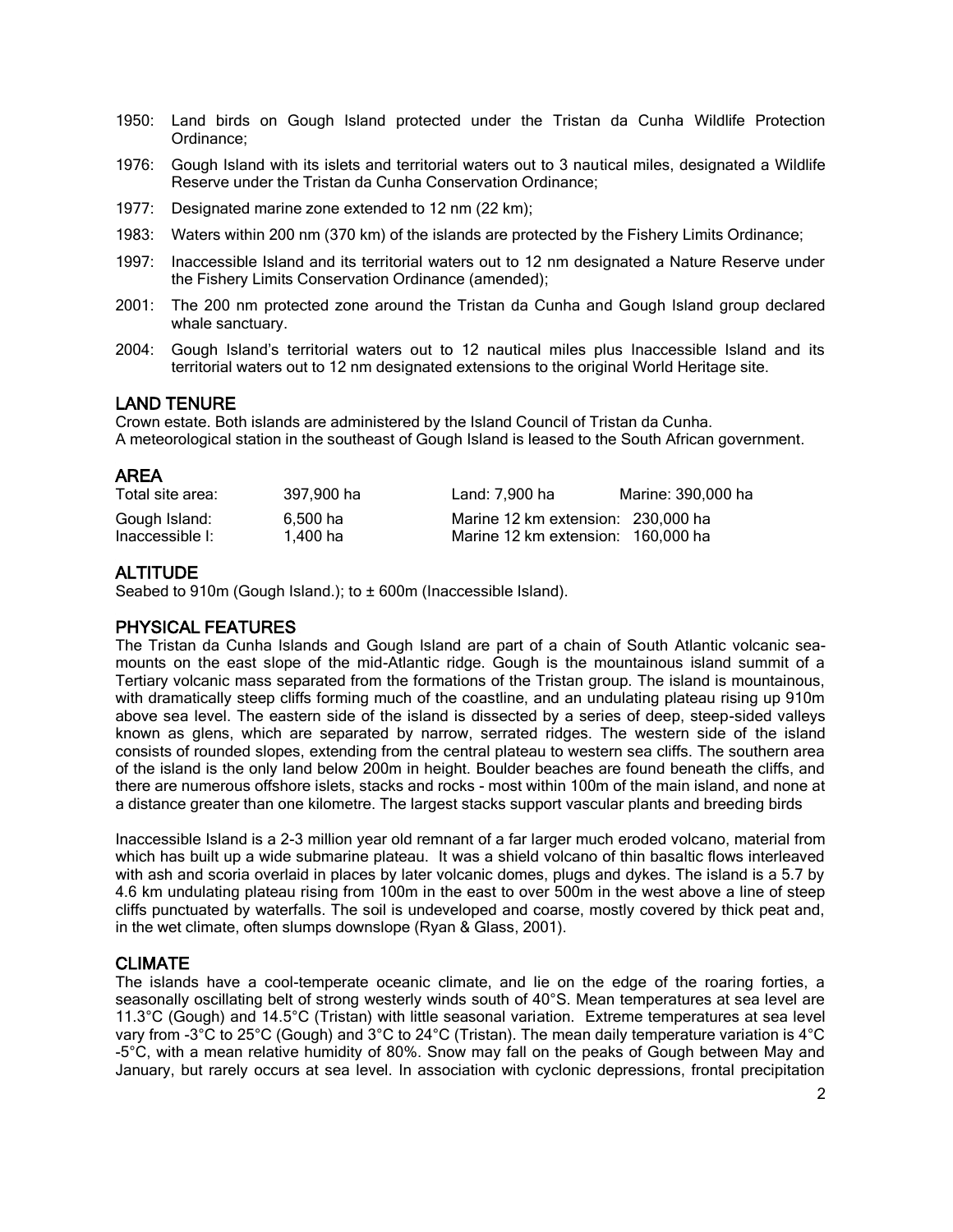falls throughout the year. Mean annual precipitation near sea level is 3,116mm (Gough) and 1,671mm (Tristan) with more falling in winter. The cloud base is typically between 300-500m, although it occasionally descends to sea level. The mean wind speed is 12 m/s<sup>-1</sup> (Tristan 10 m/s<sup>-1</sup>), with stronger winds in winter. Gales blow on 5% of summer days and on 15% (Gough) and 10% (Tristan) of winter days. Wind speed increases with altitude, and is exceptionally strong on exposed ridges (Cooper & Ryan, 1992; Ryan & Glass, 2001).

The temperature of the seas surrounding Inaccessible Island increases by some  $4^\circ$  in summer, influenced by the movement of the Subtropical Convergence from north to south of the island. It occurs more often on the south side so that the waters are usually subtropical and the heated summer layer which is confined by a thermocline at 50m promotes the growth of phytoplankton.

#### **VEGETATION**

The islands are one of the least disturbed major cool-temperate island ecosystems in the south Atlantic. The flora of both is typical of southern cold-temperate oceanic islands with their relatively low species diversity and a preponderance of ferns and cryptogams. On Gough Island there are 36 flowering species of which 21 are endemic to the Tristan-Gough Island group and four are restricted to Gough. 27 species of fern are known from the island of which 15 are endemic to the Tristan–Gough group. A large number of bryophytes and lichens are known but not described in detail. Only four alien species are widespread on the island, but the integrity of the ecosystem has recently been threatened by the invasion of an alien groundcover, procumbent pearlwort Sagina procumbens. This very quickly forms dense mats on disturbed ground such as birds' burrows, peat slips and around the settlement and competes strongly with existing vegetation (Gremmen & Barendse, 2000).

The vegetation on Gough Island varies markedly with changes with altitude and microclimate (Wace, 1961). Two-meter high tussock grassland, dominated by *Spartina arundinacea* and tussock grass Parodiochloa flabellata is restricted to areas where salt spray is regular, and it is found on offshore stacks, sea cliffs and adjacent slopes. It extends 300m up seaward facing slopes on the exposed western side of the island, and to approximately 100m on the more sheltered eastern side. Extending from tussock grassland to approximately 500m is a dense vegetation of fernbush. This is dominated by bat's wing fern *Histiopteris incisa*, characterised by the hard or Gough tree fern *Blechnum palmiforme*, and is more extensive on the eastern side of the island and in southern downland areas. This vegetation type is approximately one metre high, occasionally interrupted by the shrubby island tree Phylica arborea. From the upper limits of fernbush communities, wet heath is the dominant vegetation type to 800m. This is a diverse community of ferns, sedges, grasses, angiosperms and mosses and is dominated by *Blechnum palmiforme*, crowberry *Empetrum rumbrum*, grasses and sedges. Above 600m, peat bogs are widespread. These sodden bogs are 5 meters deep in valleys and are dominated by Sphagnum mosses. Fuegian arrowgrass Tetroncium magellanicium and mossy deergrass Scirpus spp. are the only abundant vascular plants found in bogs, although bog margins show a wider diversity, including various grasses. From 600m, feldmark and montane rock communities are found. These consist of cushion-forming or crevice plants, found on exposed areas such as ridges (Oldfield, 1994).

The marine area around Gough Island can be split into two distinct algal zones. From sea level to 5m depth, algae consists mainly of bull kelp *Durvillea Antarctica*. Beyond 20m deep the waters are dominated by Laminaria pallida and giant kelp Macrocystis pyrifera. Forty species of algae were recorded by Chamberlain et al. (1985), of which two species are endemic to Gough.

On Inaccessible Island there are 213 native species of plants, eight being known only from the island. 60 of the 136 species and 35 of the 46 vascular plants restricted to the Tristan group are also found there, including all ten endemic species. One of these is the pepper tree, an endemic subspecies Peperomia berteroana tristanensis, found in one locality only. Endemism is highest in grasses, ferns and mosses. As with Gough the vegetation is graded by height and exposure. Dense high tussock grass dominates all the coastal lowlands and cliffs up to 200-500m except in marshes where the pennywort Hydrocotyle capitata is common, and on the drier western slopes which are dominated by tree fern Blechnum penna-marina heath. Scattered within the grassland are occasional Phylica arborea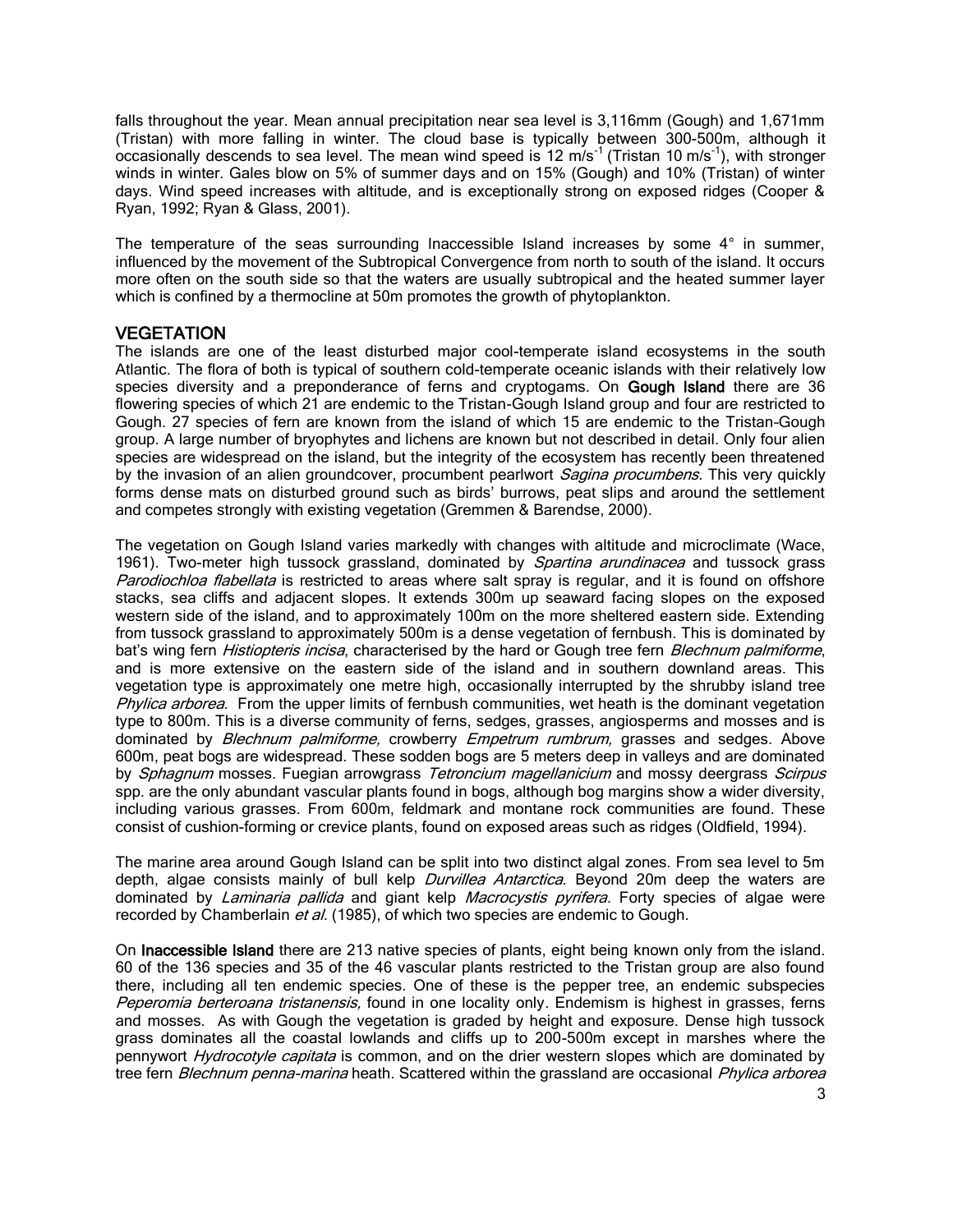trees. Landslips are colonised by both introduced and native species such as southern wild celery Apium australe. Most of the plateau is covered by fernbush. The lower eastern half is dominated by Phylica arborea in a low 3-5m canopy supporting a dense growth of lichens and mosses where damp. The understorey where open is dense with ferns. The higher western half is dominated by bog treefern Blechnum palmiforme between 0.5 -1m high. The Phylica here are wind-cropped down to 0.5m. Above this on the high western edge of the plateau is narrow belt of wet heath of low tree ferns and a considerable diversity of species: celery, sedges, grasses and mosses. There are two bog communities: Sphagnum cf. recurvum on both plateau and lowland and Scirpus sulcatus on the plateau which is perpetuated by the burrowing of the endemic spectacled petrel *Procellaria conspicillata* (CR). There are 27 alien species, mostly colonising disturbed ground. Only two, velvet grass *Holcus lanatus* and New Zealand flax Phormium tenax are presently any in danger of growing out of control. Offshore, shallow waters are turfed with short tufty seaweeds, deeper water is dominated by the kelp Laminaria pallida and coralline algae. The giant kelp *Macrocystus pyrifera* growing between 8 and 40 meters, creates a characteristic zone of calmer water around much of the island (Ryan & Glass, 2001).

# FAUNA

Gough Island has been described as perhaps the most important seabird colony in the world (Bourne, 1981), with 54 bird species recorded in total, of which 22 species breed on the island, 20 being seabirds. Four species are threatened and there are three endemic genera. About 48% of the world's population of southern rockhopper penguin *Eudyptes chrysocome moseleyi* (VU) breed on Gough (Jouventin, 1982). Atlantic petrel Pterodroma incerta (EN) is endemic to Gough and the Tristan group of islands. Gough is also a major breeding site of the great shearwater *Puffinus gravis* with up to three million pairs breeding on the island. The main southern ocean breeding sites of little shearwater Puffinus assimilis are Tristan da Cunha and Gough Island, with breeding pairs numbering several million (Richardson, 1984). Tristan or wandering albatross *Diomedea dabbenena* (CR) is virtually restricted to Gough, with between 1,300 and 2,400 breeding pairs. Atlantic yellow-nosed albatross Thalassarche chlororhyncos (EN: 1,000 pairs) are found on both islands. The last survivors of the southern giant petrel Macronectes giganteus also breed on Gough, with an estimated 100-150 pairs (Bourne, *in litt.*, 1993). Gough moorhen *Gallinula nesiotes* is found in fern bush vegetation areas. Estimates of population size vary from 300-500 pairs (Richardson, 1984) to 2000-3000 pairs (Watkins & Furness, 1986). 4-500 pairs of Gough bunting Rowettia goughensis (CR) were recorded in 2007 (IUCN Red List, 2009).

Sub-antarctic fur seal *Arctocephalus tropicalis* (200,000 individuals and increasing), and southern elephant seal *Mirounga leonina* (about 100 individuals) are the only two native breeding mammals. The former breed at beaches all round the island, while the latter are restricted to the island's sheltered east coast (Bester, 1990). Two other marine mammals are found within the reserve: southern right whale Eubalaena australis and dusky dolphin Lagenorhynchus obscurus; the rarely seen Tasman beaked whale *Tasmacetus shepherdi* has also been reported. Reptiles, amphibians, freshwater fish and native terrestrial mammals are absent from the island, although the introduced house mouse Mus musculus is widespread and abundant, posing some threat to birds. 100 free-living species of terrestrial invertebrates have been recorded but have been poorly studied. An additional 24 parasitic invertebrate species have been found on vertebrate hosts on the island. At least eight free-living invertebrate species are endemic to Gough, and an additional 14 species are restricted to Gough and the Tristan group of islands (Holdgate, 1965). Only eight species of freshwater invertebrate are known (Holdgate, 1959/60). Most littoral species found at Gough are widespread on other Southern Ocean islands, and 79 invertebrate species have been recorded (Chamberlain  $et al., 1985$ ). Limpets and bivalves are absent from the littoral and subtidal zones. Sea urchins Arbacia dufresnii are abundant in the marine area, as are whelks Argobuccinun sp., chitons, starfishes, sea anemones, bryzoans, barnacles, slipper limpets, nudibranchs and sponges. Twenty coastal fish species have been recorded (Andrew et al., 1994). Other important marine species include Tristan rock lobster Jasus tristani (from close inshore to 400m depth around Gough), and octopus *Octopus vulgaris*. Both are economically exploited by fishermen under close regulation.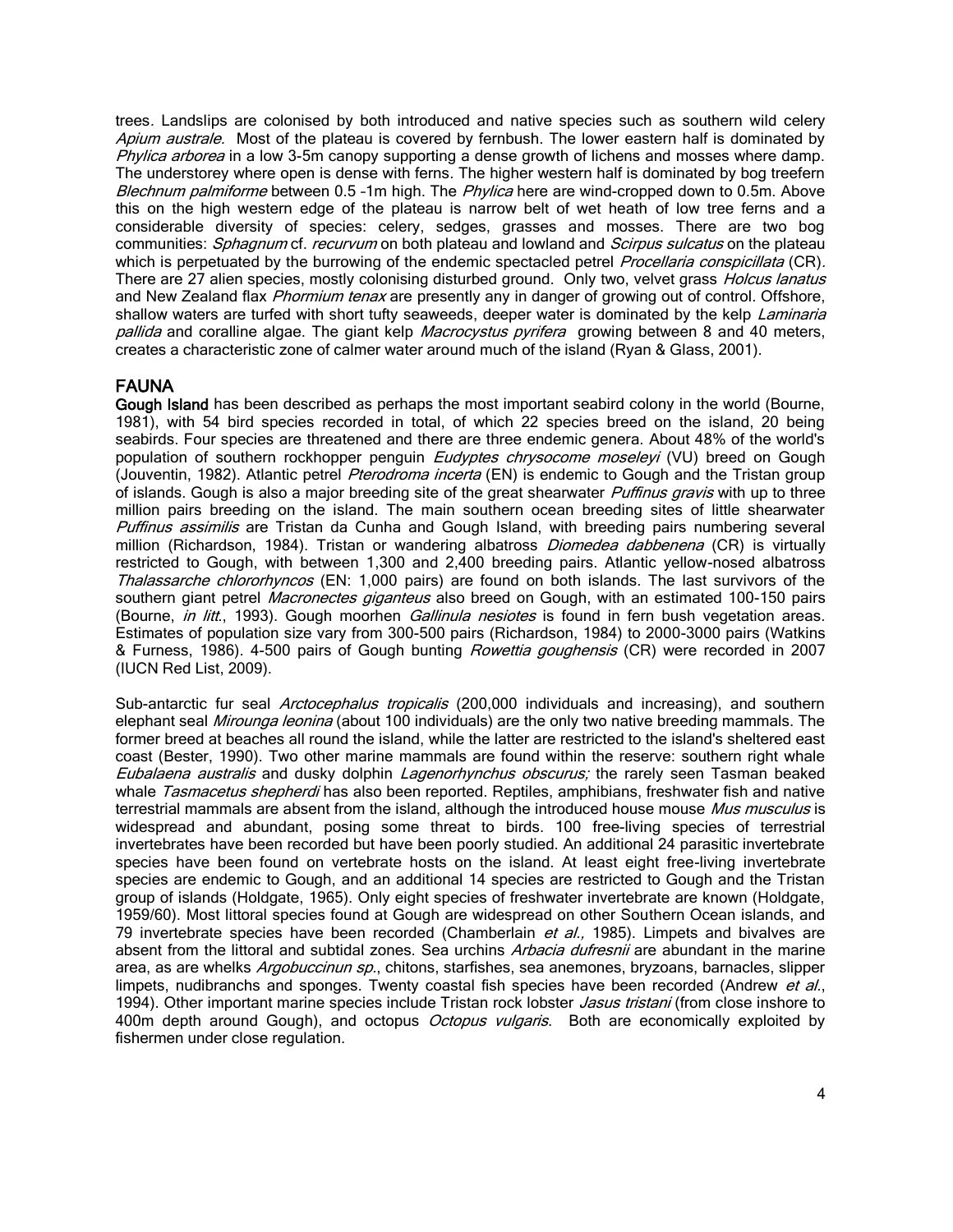On Inaccessible Island the terrestrial fauna, like the flora, has relatively low diversity but a high degree of endemism. There are no land mammals, reptiles, amphibians or freshwater fish. A number of birds and insects are flightless and there are no alien species except for invertebrates, although in the past pigs, goats, sheep and cattle were all introduced. The two marine mammals found on land are the subantarctic fur seals Arctocephalus tropicalis and southern elephant seals Mirounga leonina. Both were abundant until sealing started at the end of the  $18<sup>th</sup>$  century and were locally almost exterminated within a hundred years. Elephant seals remain rare, but fur seals have returned, numbering 150 bulls and 500 cows over less than half the coastline in the summer of 1999. Offshore, southern right whales Eubalaena australis, which were also decimated during the  $19<sup>th</sup>$  century, false killer whales Pseudorca crassidens, humpback whales Megaptera novaeangliae, Tasmanian beaked whales Tasmocetus sheperdi and dusky dolphins Lagenorhyncus obscurus have all been sighted. Terrestrial invertebrates have been little studied, although 58 free living species are recorded, 10 being endemic and over 20 introduced. 12 parasitic species have also been found, and two examples of adaptive radiation on the islands, among drosophilid flies and weevils (Ryan & Glass, 2001). The marine and littoral environments are even less well known. About 258 species are known, and 60 recorded species which are endemic to the Tristan group. 25 species of fish are known from the island's waters with another 17 species probably occurring. These include the one fish endemic to the islands, the klipfish Bovichtus diacanthus. The Tristan rock lobster Jasus tristani is commercially important and octopus is caught with it. Marine macro-invertebrate life is scarce but as with Gough, sea urchins and whelks are conspicuous, also the large barnacle *Megabalanus isolde* (Ryan & Glass, 2001).

44 bird species are recorded, of which 16, possibly 20, breed on the island. All but five are seabirds of the subantarctic region: the brown noddy *Anous stolidus* is a tropical species and there are four native land birds. One species breeds only on Inaccessible Island: the endemic spectacled petrel *Procellaria* conspicillata (VU), 3-4,000 pairs nesting in burrows on the high plateau. It is one of thirteen burrownesting species on the island (Ryan & Maloney, 2,000). Apart from Gough, the island is the only other breeding site of the Tristan or wandering albatross *Diomedea dabbenena* (EN, 2-3 pairs). Three other breeding species are endemic to the Tristan-Gough islands: great shearwater *Puffinus gravis* (2 million pairs), Atlantic yellow-nosed albatross Thalassarche chlororhyncos (EN) and Atlantic petrel Pterodroma incerta (EN). Two other breeding species are listed as threatened: southern rockhopper penguin Eudyptes chrysocome moseleyi (EN) and sooty albatross Phoebetria fusca (EN). Only the marauding southern skua Catharacta antarctica feeds on the island, mostly on spectacled petrels. The softplumaged petrel Pterodroma mollis and whitebellied storm petrel Fregetta grallaria populations are globally important. Of the four land birds the Inaccessible Island rail Atlantisia rogersi (VU), the smallest existing flightless bird, is found only on the island in a population of 8,500. There are three endemic subspecies: Tristan thrush Nesochicla eremita (850 pairs), grosbeak bunting Nesospiza wilkinsi (EN, 2,200 pairs) and Tristan bunting *Nesospiza acunhae* (VU, 10,000 pairs). The buntings exemplify local adaptive radiation, but may be hybridising which could eventually produce a new species endemic to the island. All would be vulnerable to mammalian predators (Ryan & Glass, 2001).

#### CONSERVATION VALUE

Gough Island is the least disturbed major cool-temperate island ecosystem in the South Atlantic Ocean, and one of the most important sea-bird colonies in the world. The island is scenically beautiful with spectacular sea cliffs round much of the coastline. Two endemic landbirds are found: the Gough moorhen and the Gough bunting. Gough is in the Tristan da Cunha Priority One Endemic Bird Area, as defined by BirdLife International. Its undisturbed nature makes it particularly valuable for biological research, which, with weather monitoring, is the only activity permitted on the island (Oldfield, 1994). Inaccessible Island's values complement those of Gough Island. It is also largely pristine and is one of the few temperate oceanic islands without introduced mammals. It has two birds, eight plants and ten invertebrates found nowhere else, 70 terrestrial plant and animal species are restricted to the islands and 60 marine species are endemic to the island group (Ryan & Glass, 2001). Both islands are designated Endemic Bird Areas.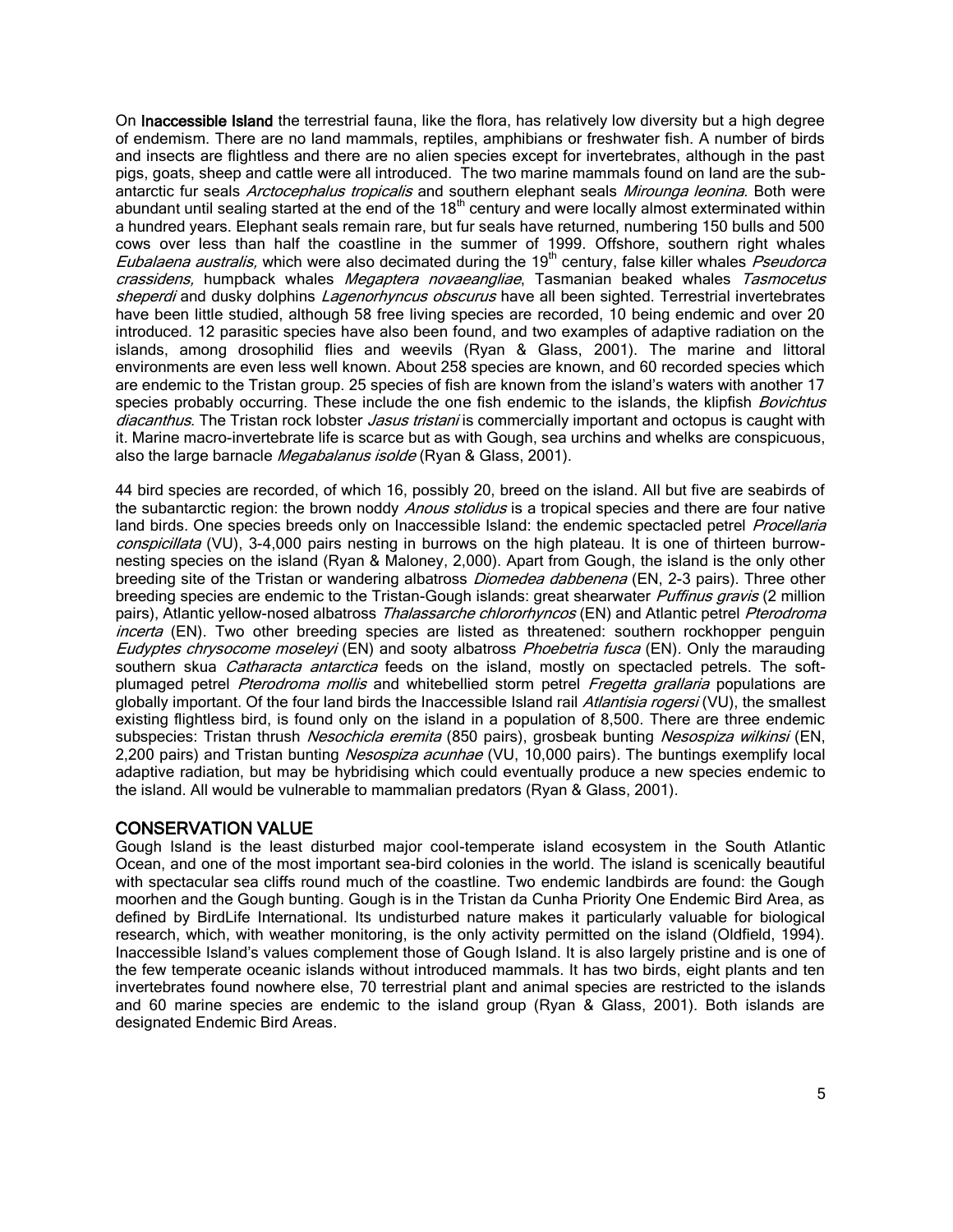#### CULTURAL HERITAGE

The Tristan archipelago was discovered by Tristão d'Ancunha in 1506, was visited periodically by Dutch sailors and annexed to Britain in 1816. Both Gough and Inaccessible Islands were exploited by sealers in the last decade of the  $18<sup>th</sup>$  century and early decades of the  $19<sup>th</sup>$  century. Sealers stayed on Gough Island for considerable periods, subsisting on fish, seabirds, eggs, wild plants and cultivated potatoes (which are no longer present on Gough). Whaling occurred between 1830 and 1870, and Tristan islanders visited Inaccessible between the 1850s and 1890s to harvest seals and the introduced goats and pigs, but the islands remained uninhabited.

### LOCAL HUMAN POPULATION

Gough Island has never been permanently populated and the only inhabitants are the six scientists working at the meteorological station which has functioned since 1956. The only man-made structure on the island is the meteorological station and its associated generators, storerooms, communication facilities and helicopter landing site. Inaccessible Island has been uninhabited except for a two-year farming settlement 1936-38 but has been regularly visited from Tristan for birds, eggs, driftwood, guano and apples. The last pigs, sheep and cattle were removed in the 1950s. Since 1949 its coastal waters within 50 nautical miles are fished for the Tristan rock lobster *Jasus tristani* by a single licensee. This, with crayfish fishing, is the island groups' main source of revenue.

#### VISITORS AND VISITOR FACILITIES

Access to both islands is prohibited unless written approval has been obtained from the Administrator of Tristan da Cunha, although cruise ships have begun to visit the seas around group. In 2003 there were 40 visitors only (IUCN, 2005). Landing on Gough is restricted to the coast next to the meteorological station, and on Inaccessible to Blendon Hall Bay, site of the old settlement and now of two guided tour landing sites. It is suggested that signs be erected on the islands, stating the conservation objectives, and that detailed information be produced for permitted visitors to the islands (Cooper & Ryan, 1994). There is no jetty, nor visitor facilities.

#### SCIENTIFIC RESEARCH AND FACILITIES

Scientists have visited Gough Island periodically from 1811 on (Tagart, 1832). The Gough Island Scientific Survey, the first scientific visit specific to Gough took place in 1955/6, produced the first topographical map of the island (Heanley & Holdgate, 1957). A number of biological and other scientific papers were produced over this period. The scientific base was taken over by the South African Weather Bureau in 1956, and the present weather station was built in 1963. Current research is mainly undertaken by biologists at the Fitzpatrick Institute of African Ornithology of the University of Cape Town. Thirteen short expeditions were completed between 1979 and 1990, with scientific study concentrating on the population dynamics of seabird populations and the island's biota, emphasising its conservation (Cooper & Ryan, 1994). Inaccessible Island has had over 30 mostly brief visits by researchers since 1871. HMS Challenger's day-long visit in 1873 produced 9 papers, the 17-day Norwegian Scientific Expedition of 1937-38 produced 50 papers, the three-month Denstone College Expedition of 1982-83 produced 17 papers, and three South African Expeditions between 1987 and 1990 under the aegis of the national Antarctic Programme produced 23 papers. The hut at Blendon Hall serves as a headquarters. Several studies have by now described Gough Island's terrestrial biodiversity, most notably the vertebrates, macro-invertebrates and vascular plants. There is an automatic weather station on the island (Ryan & Glass, 2001). The Royal Society for the Protection of Birds with the University of Cape Town, has initiated a monitoring program for threatened birds of the island (IUCN, 2005).

#### MANAGEMENT

The Tristan da Cunha Conservation Ordinance of 1976 designated Gough Island and its territorial waters out to three nautical miles as a wildlife reserve. This ordinance provided strict legislation to conserve the island and its surrounding marine habitat. The Tristan da Cunha Fisheries Limits Ordinance 1983, as amended by Ordinances Nos. 2 of 1991 and 1992 defines the fisheries limit as 200 nautical miles around Gough Island and makes provision for fishing within these limits. Commercial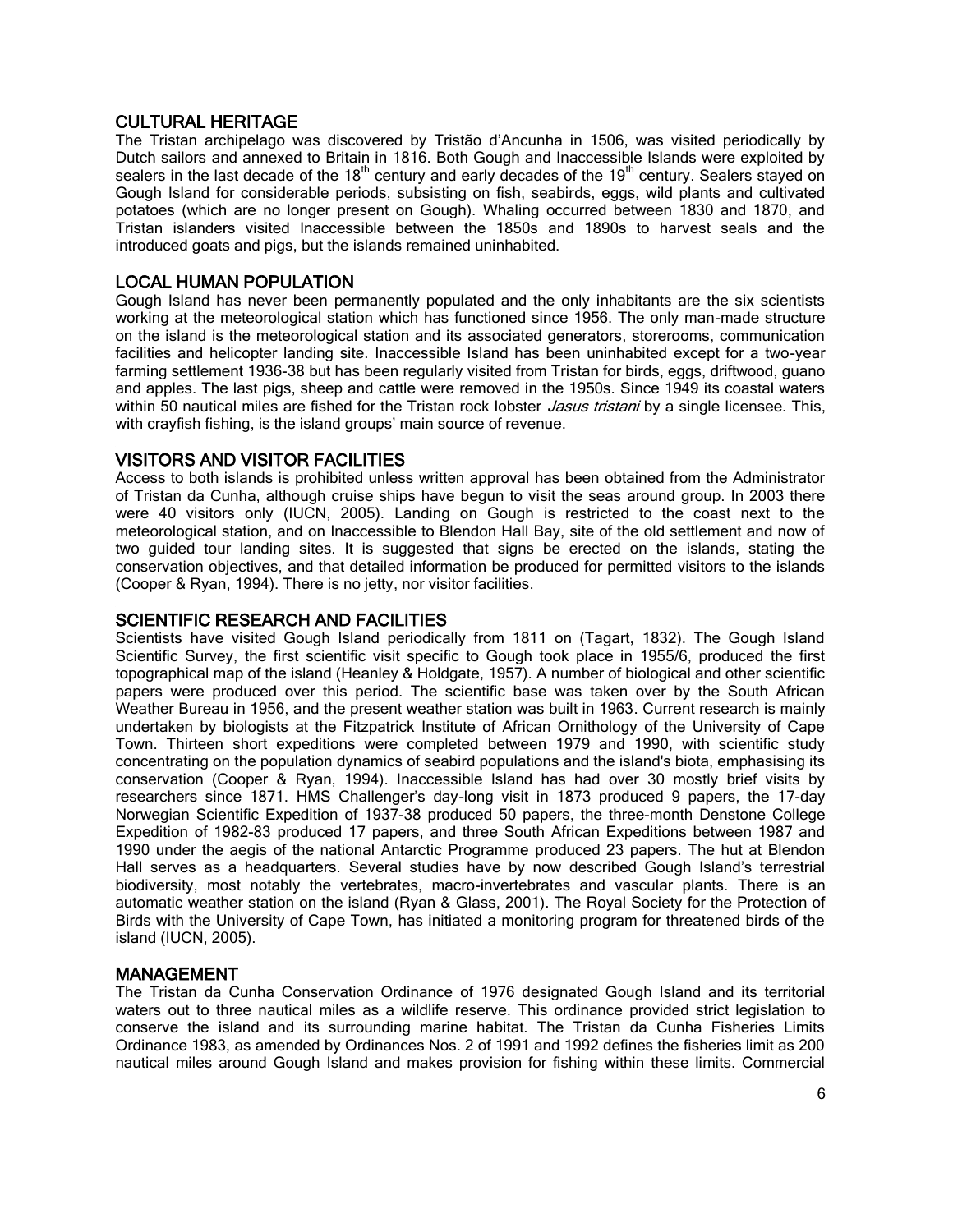fishing without a licence is strictly prohibited. The objectives of this comprehensive legislation are to maintain the flora, fauna, geological, scenic and historical features of the island, and to prevent any human-induced change in these. The island is zoned into a Logistic zone (six hectares for support of the meteorological station), Marine zone, Scientific Research zones, and Conservation zone (most of the island). Other objectives include the promotion of scientific research, and to create awareness of the value and significance of Gough Island globally. A Gough Island Wildlife Reserve Advisory Committee (GIWRAC) has been established by the Tristan Natural Resources Department to advise the administrator of Tristan da Cunha on matters related to its management, and a representative visits Gough Island once a year (Cooper & Ryan, 1994). Monitoring of albatrosses is done from the Institute of African Ornithology at the University of Capetown. At the 290th meeting of the Tristan da Cunha Island Council in 2001 the whole island group was declared a whale sanctuary. The 1993 Management Plan is being updated. Little management is needed but what there is tends to be remote and discontinuous.

A Management Plan for Inaccessible Island funded by WWF-UK and supported by the government was completed in 2001. It was based on two expeditions, during 1989-90 (Cooper & Ryan, 1994) and 1999- 2000. Its aims are to conserve and restore the biota, environment, scenery and historic sites, to exclude alien species and to promote research and the awareness of the island's values. The administration of both islands is by the Island Council of Tristan da Cunha, advised by a group of experts. Strict controls are maintained over access and the introduction of alien species, especially rodents, and continual monitoring is needed. Agriculture is prohibited and any construction requires a permit and can only be done at the Blendon Hall site. Tourism is restricted to the Marine zone with guide-controlled small boat landings at two points only. Fishing for rock lobster with octopus as a bycatch is controlled for sustainability and a fisheries patrol vessel helps to enforce the regulations. The fishing is mostly over the submarine plateau west of the island.

#### MANAGEMENT CONSTRAINTS

The introduction of alien species is the major threat. Goats and sheep are no longer present but a danger recently publicised is of an increase in the population and size of mice due to the ease in which they are able to eat albatross chicks in the nest (BBC, 2005). All supplies to the meteorological station on Gough are carefully checked for alien fauna. In 1990, for example, 10 live exotic snail species were found in an imported cauliflower, along with aphids, caterpillars and mites, all of which were removed from the island. Alien plants originate mainly from seeds found in bird droppings, and are found around the nesting burrows on Inaccessible and in coastal areas of Gough which are trampled by penguins and seals. The major recent invasion there by procumbent pearlwort *Sagina procumbens* required an eradication program during 1999-2000 and though apparently eradicated the weed will need monitoring and containment for several years. Its introduction is ascribed to the movement of scientists between islands, such as Marion Island, where it occurs. The RSPB published a feasibility study for the eradication of house mice from Gough Island in May 2008. The eradication team suggested that containment if not eradication of alien mice by 2012 could be done by staff of the meteorological station (UNE\$SCFO, 2009; IUCN, 2008; Gremmen & Barendse, 2000). Pollution from the meteorological station is carefully controlled, and there is legislation for controlling foreign pollutants, such as foreign vessels passing through the islands' territorial waters.

There is unlicensed fishing around the Reserve, and illegal use of drift nets but the most serious new threat is the use on an industrial scale of long-line and driftnet fishing all over the southern oceans. This is killing as by-catch an increasing number of at least six species of the islands' seabirds, including three albatross species, one the critically endangered Tristan Albatross, and three petrel species amongst other seabirds. Several methods of lowering the mortality have been developed: it only remains to persuade the fishing industries to use them (Environment Australia, 1998). The numbers of northern rockhopper penguin, Tristan albatross and Gough bunting are all in decline, the latter two suffering severely from predation of their chicks by mice (IUCN Red List, 2009).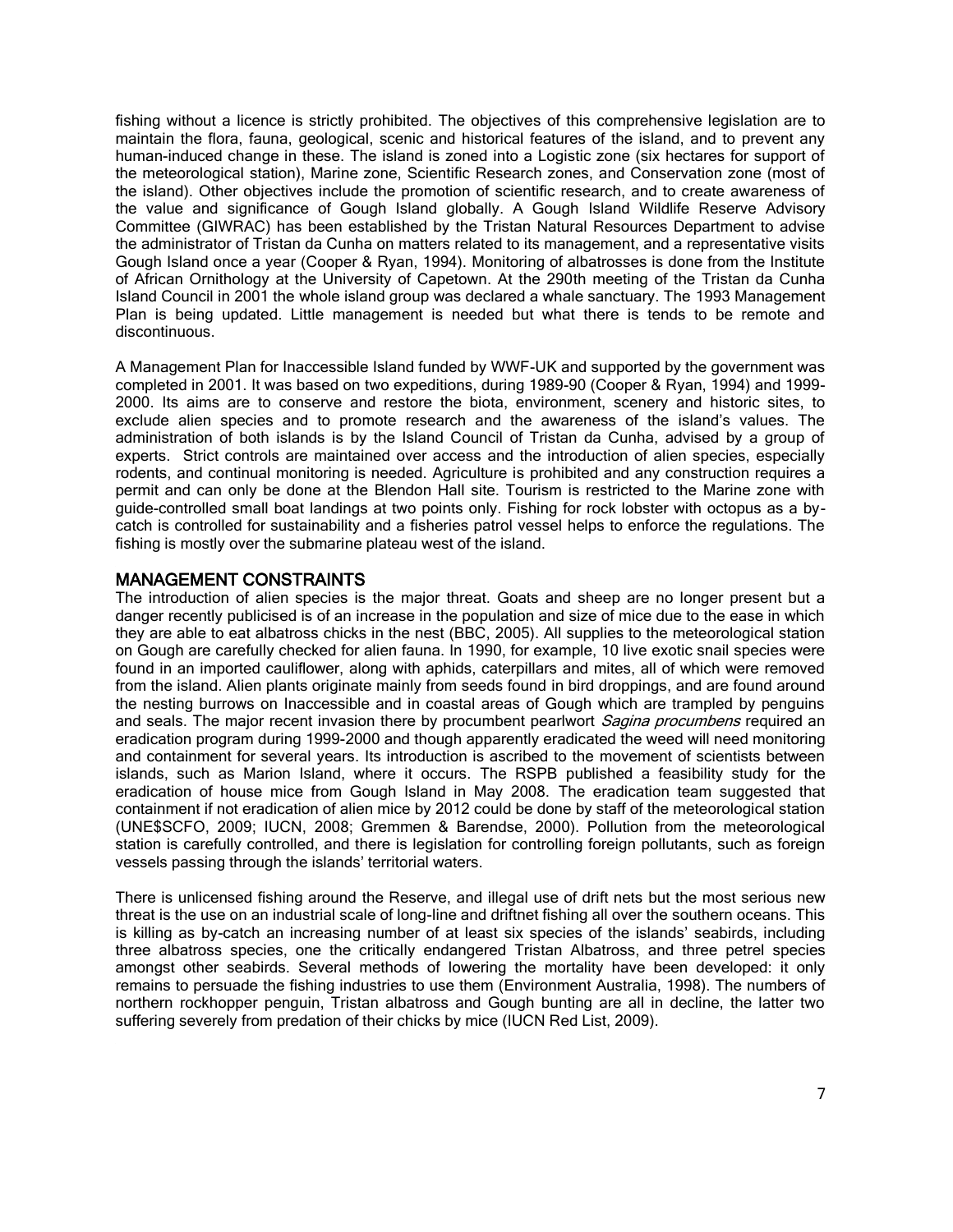# **STAFF**

Two scientists from the Percy Fitzpatrick Institute of African Ornithology, University of Cape Town, South Africa, were appointed Conservation Officers by the Government of Tristan da Cunha in 1990. They have many duties, including fisheries patrol, and are empowered to arrest those disobeying the legislation set out in the Conservation of fauna and flora of Tristan da Cunah Ordinance of 1976 (Cooper & Ryan, 1994). Trained staff are needed to effectively control the alien species (IUCN, 2005).

## BUDGET

The South African Department of Environmental Affairs and Tourism, as part of its operation of the meteorological station, provides most of the management support and environmental inspection. Some project funds have been raised from the UK Foreign and Commonwealth Office (IUCN, 2005).

#### LOCAL ADDRESS

The Administrator, The Residency, Tristan da Cunha, South Atlantic.

#### REFERENCES

The principal sources for the above information were the original nominations for World Heritage status.

Anon, (1976). Tristan da Cunha Conservation Ordinance. Administrator to Council, Tristan da Cunha Islands.

---------- (1984). The Conservation (Protected Birds) (Amendment) Order. Administrator to Council, Tristan da Cunha Islands.

--------- (1983). Tristan da Cunha Fishery Limits Ordinance, and amendments, 1991 and 1992. Governor of St .Helena and its Dependencies.

Andrew, T.et al., (1994). The fishes of the Tristan da Cunha group and Gough Island, South Atlantic Ocean. *Ichthyological Bulletin*. J. Smith Institute of Ichthyology, Rhodes University Grahamstown, South Africa.

BBC (2005). News Bulletin,July 25.

Bester, M. (1990). Population trends of subantarctic fur seals and southern elephant seals at Gough Island. South African Journal of Antarctic Research 20: 9-12.

Bourne, W. (1981). Fur seals return to Gough Island. Oryx 16 46-47.

Chamberlain, Y., Holdgate, M. & Wace, N. (1985) The littoral ecology of Gough Island, South Atlantic Ocean. Tethys 11: 302-319.

Collar, N. & Stuart, S. (1985). Threatened Birds of Africa and Related Islands. The ICPB/IUCN Bird Red Data Book. Part 1. International Council for the Preservation of Birds / IUCN / Natura Resources, Cambridge, U.K.

Collar, N., Crosby, M. & Stattersfield, A.J. (1994). Birds to Watch 2, the World List of Threatened Birds. Birdlife International, Cambridge, U.K.

Cooper, J. & Ryan, P. (1992) The Current Conservation Status of Gough Island. Presented: SCAR/ IUCN Workshop on Protection, Research & Management of Sub-Antarctic Islands. Paimpont, France.

---------- (1994). Management Plan for the Gough Island Wildlife Reserve. Government of Tristan.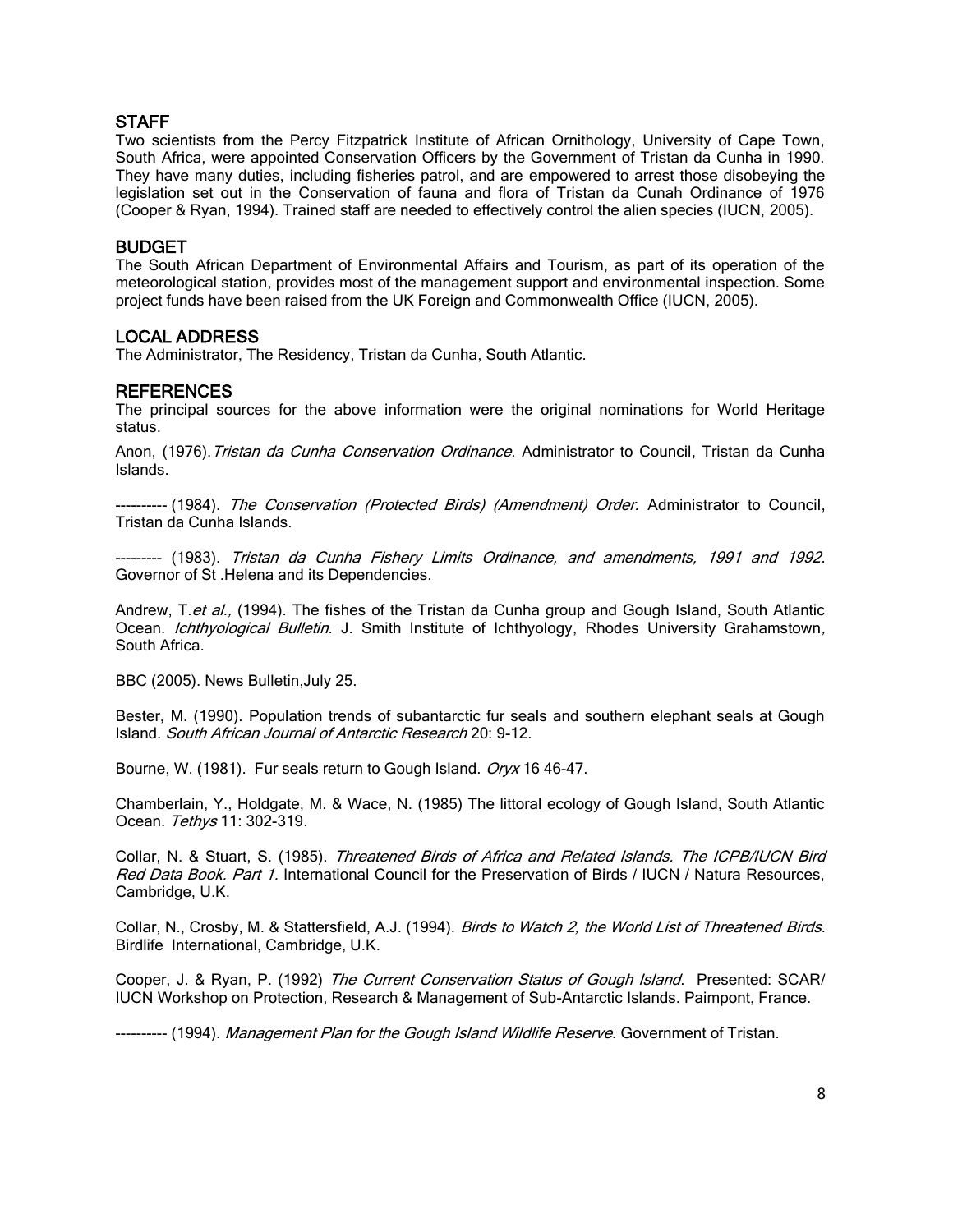Environment Australia (1998). Threat Abatement Plan for the Incidental Catch (or by-catch) of Seabirds During Oceanic Longline Fishing Operations. Prepared by the Biodiversity Group with the Threat Abatement Team.

Glass, N., Lavarello,I.,Glass, J. & Ryan, P. (2000). Longline fishing at Tristan da Cunha: impacts on seabirds. Atlantic Seabirds 2: 49-56.

Gremmen, N. & Barendse, J. (2000). *Eradication of Sagina procumbens (Procumbent Pearlwort) in the* Gough Island Wildlife Reserve. Report for the Tristan da Cunha Administration. 24 pp.

Hellyer, P. & Swales, M. (1998). Bibliography of Tristan da Cunha. Anthony Nelson, Oswestry, U.K.

Heaney, J. & Holdgate, M. (1957). The Gough Island Scientific Survey. Geographical Journal 123: 20-31.

Holdgate, M. (1965). The biological report of the Royal Society expedition to Tristan da Cunha, 1962, part III - The fauna of the Tristan da Cunha islands. Philosophical Transactions - Royal Society of London Series B Biological Sciences 249: 361-402.

IUCN (2010). The IUCN Red List of Threatened Species. IUCN, Cambridge, U.K.

---------- (2005). State of Conservation of World Heritage Properties in Europe. Section II United Kingdom Gough and Inaccessible Islands. IUCN, Gland, Switzerland.

---------- (1985). Conservation of Islands in the Southern Ocean: A Review of the Protected Areas of Insulantarctica. IUCN, Gland, Switzerland and Cambridge, U.K. Pp. 123-129.

Oldfield, S. (1994). Nomination of Gough Island for Inclusion in the World Heritage List. Joint Nature Conservation Committee.

Proctor, D. & Fleming L.(1999). Biodiversity: the United Kingdom Overseas Territories. Joint National Conservation Committee, Peterborough, U.K.

Richardson, M. (1984). Aspects of the ornithology of the Tristan da Cunha group and Gough Island, 1972-1974. Cormorant 12: 123-201.

Rogers, R. (1927). The Lonely Island. Project Canterbury. Morehouse Publishing Co., Milwaukee, U.S.A.

Ryan, P. & Cooper, J. (1991). Rockhopper penguins and other marine life threatened by driftnet fisheries at Tristan da Cunha. Oryx 25:76-79.

Ryan, P. & Glass, J. (2001). *Inaccessible Island Nature Reserve Management Plan*. Report for the Government of Tristan da Cunha.

Tagart, E. (1832). A Memoir of the Late Captain Peter Heywood, RN. London.

UNESCO World Heritage Bureau (2003). Report of the 27th Session of the WH Committee. Paris.

----------- (2009). Report of the 33rd Session of the WH Committee. Paris.

Wace, N. (1961). The vegetation of Gough Island. Ecological Monographs 31: 337-367.

Watkins & Furness (1986). Population status, breeding and conservation of the Gough moorhen. Ostrich 57: 32-36.